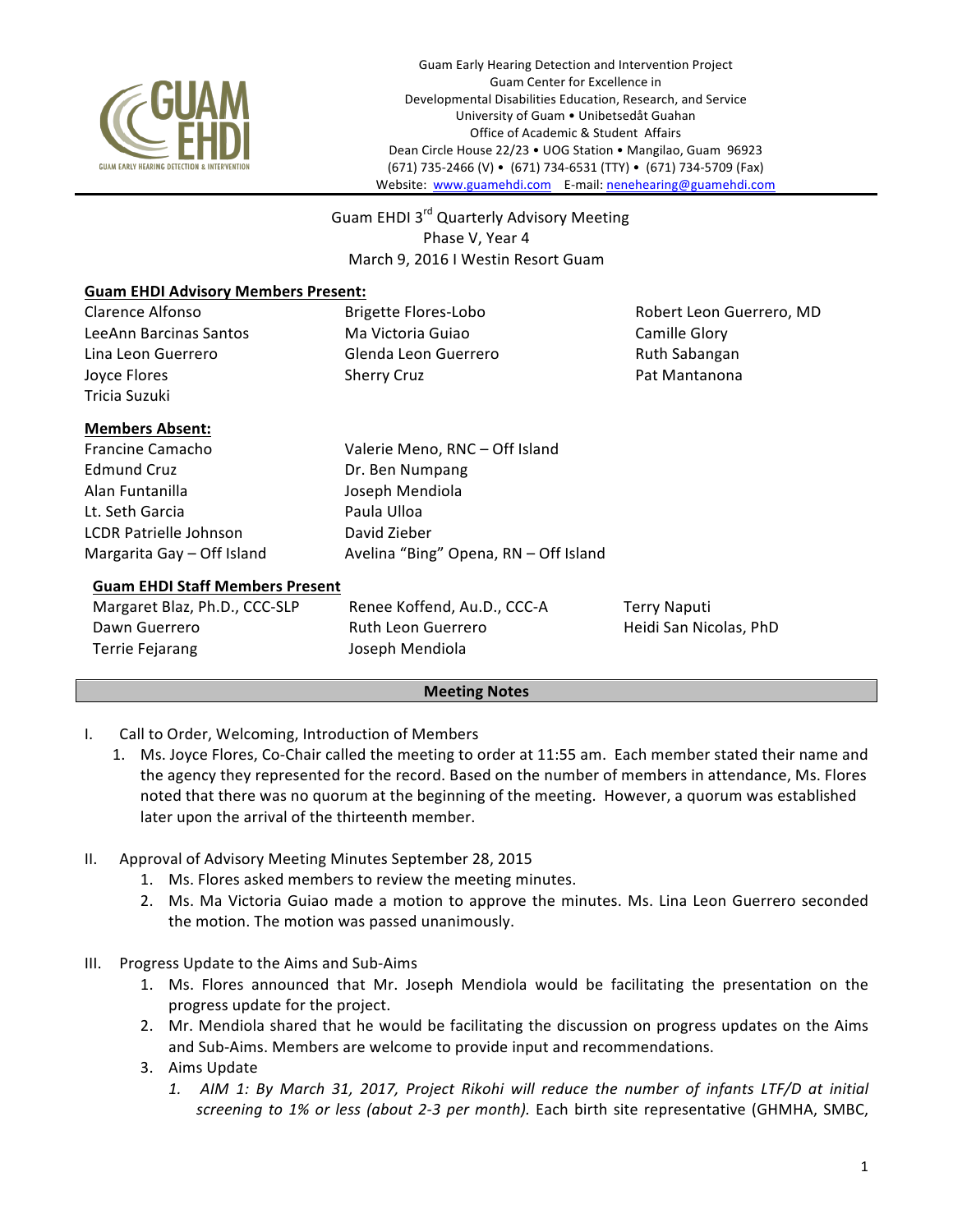

and GRMC) presented their data on initial screens. Data can been found in the GEHDI Presentation provided to all members at the meeting.

- a. *Sub AIM 1: Increase accuracy of family contact information by 10%.* Mr. Mendiola shared that with this Sub-Aim the hearing screeners at GMHA will work directly with the patient to get physical address and other contact information from them. This is cross checked with the data that is transmitted electronically from GMHA to GEHDI.
- b. *Sub AIM 2: Decrease the number of refer of OAE by 10%.* Mr. Mendiola shared the data on the number of infants referred by OAE and AABR Screener. Mr. Mendiola highlighted for the month of December that there was a decrease in number of refers for OAE screens at GMHA. He shared that in the month of December there was a refresher course for the use of the screening tools with Renee Koffend, AuD.
	- *i. Discussion*
		- Dr. Koffend shared that she was really impressed with the screeners. She shared that they were easy to work with and facilitated the hearing screening process very well.
- 2. AIM 2: By March 31, 2017, Project Rikohi will reduce the number infants LTF/D currently at *outpatient rescreen to 4% or less (about 1-2 per month).* Ms. Patricia Mantanona reported on the data for Outpatient Rescreen for GMHA and GRMC who refer to Guam Early Intervention System for rescreens. Data can been found in the GEHDI Presentation provided to all members at the meeting. Ms. Mantanona shared that data would need to be updated as she wasn't able to review the data before today's meeting. Ms. Lina Leon Guerrero reported for the Outpatient Rescreen for SMBC. Data can been found in the GEHDI Presentation provided to all members at the meeting.
	- a. *Sub-AIM 1: By April 2016, increase the number of children by 5% who receive the* outpatient rescreens by 1 month. Mr. Mendiola reported the data on the number of rescreens conducted by 1 month. He shared that GEHDI continues to work to ensure infants return for a rescreen by 1 month. He further reported that children who are normally screened older than 1 month are normally the ones who are Lost to Follow-up and would be screened at a later age.
	- b. Sub-AIM2: By April 2016, increase the accuracy of family contact information by *5%. Mr. Mendiola shared*
- 3. AIM 3: By March 31, 2017, Project Rikohi will reduce the number of infants LTF/D for DAE to 8% *or* less *(about 1 per month).* Ms. Mantanona reported the data on the total infants referred for a DAE. Data can been found in the GEHDI Presentation provided to all members at the meeting.
	- a. *Discussion* 
		- i. Ms. Mantanona shared that GEIS is still working on their RFP for audiological services. It is currently on the legal side for review and they hope it would be announced in April.
- *4. AIM 5: By March 31, 2017, Project Rikohi will ensure Individualized Family Service Plan (IFSP) are in* place by six months of age all infant's identified with hearing loss. Ms. Mantanona reported that one child was identified with a hearing loss and received IFSP prior to 6 months of age.
	- a. Sub-AIM 1: By December 2015, increase by 100% the monitoring services *provided by GEIS to all infants pending a DAE.* Mr. Mendiola shared that Ms.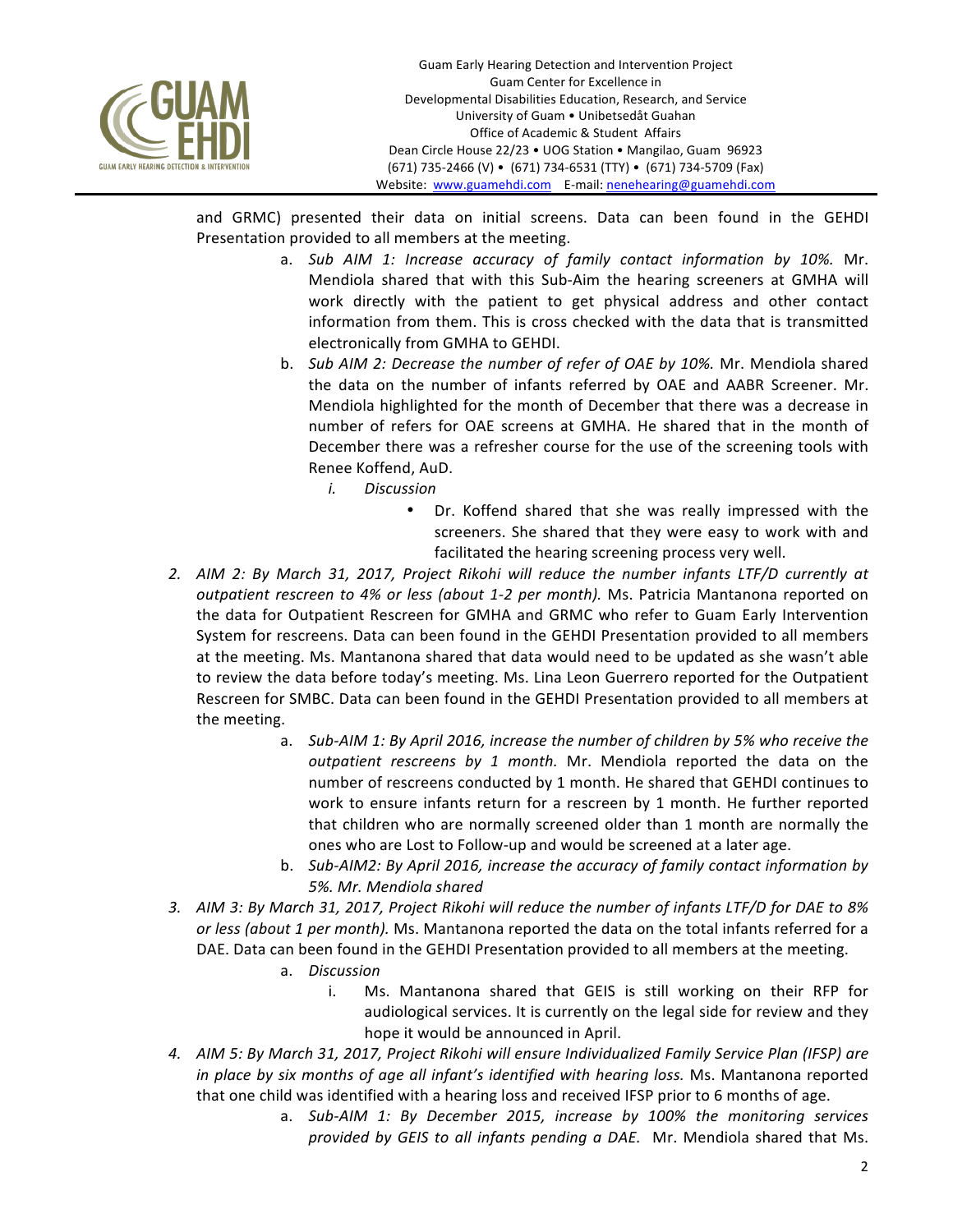

Mantanona reported that there were some children who are still pending a DAE because of contractual issues. Because children are pending a DAE, one of the strategies to the team determined was providing a Toolkit for families that would include information of child development and hearing this would provide that contact between GEIS and families.

- b. Sub-AIM 2: By October 30, 2015, complete DAEs for 80% of all infants needing a *DAE* that were born from November 2014 – April 2015. Mr. Mendiola reported that the time frame was based on the time Quality Improvement Team's subaim. He shared 10 children were pending a DAE. Of the ten, nine returned for a DAE. The child who didn't return for a DAE was because the family refused services. Mr. Mendiola shared that the nine babies were able to receive a DAE because Dr. Koffend provided her services pro bono.
- 5. Mr. Mendiola reported on *AIM 4: By March 31, 2017, Project Rikohi will reduce the number of infants LTF/D* at the high-risk rescreen level 10% or less. (about 1-2 per month) Ms. Mantanona reported the data on High Risk Rescreen for October - December 2015. Data can been found in the GEHDI Presentation provided to all members at the meeting. Ms. Mantanona made a correction on the following data. For October, three are pending a rescreen who are scheduled for the coming months. She requested that she looks into the fourth child because she does not have that on her side. For November, she reported that there are no pending rescreens. The child pending was rescreened and passed. For December, the pending rescreen is for a child who is off-island for other medical services. Mr. Mendiola shared that this is the area that we continue to improve and get better.
	- a. *Sub-AIM* 1: By April 2016, reduce number of no shows for high-risk rescreening *appointment by 5%.* Ms. Terry Naputi reported the High Rescreen data for October through December and shared the average age of the rescreen was 5-6 months. Mr. Mendiola shared that the data will be updated based on the numbers Ms. Mantanona provided earlier.

# IV. Other Discussion

- A. Training Activities
	- 1. Dr. Margarent Blaz reported that EHDI continues to provide presentation during the Prenatal Classes at Guam Memorial Hospital and DPHSS. Dates and number of participants could be found in the EHDI presentation provided to all members.
	- 2. Ms. Naputi reported that EHDI continues to participate in community outreach fairs and conferences. She provided a list of outreach for December - March.
	- 3. Ms. Naputi also reported that EHDI continues to provide support at the DOE GEIS Hearing Screening Clinics. Dates and number of babies who were screened could be found in the EHDI presentation provided to all members.
- B. Media Development
	- 1. Members were shown the :30 second advertisement for EHDI that is currently being aired on television and movie theaters.
	- 2. "Pass & Refer" Cards: Ms. Terrie Fejarang presented members with the cards for input and feedback. Dr. Robert Leon Guerrero shared that we need to look at the language used on the cards. Ms. Mantanona asked about the high risk factors for hearing and are they addressed. Mr. Mendiola shared that GEHDI could look into conducting a training on the risk factors for the hearing screeners at the birth sites. Dr. Margaret Blaz asked if we could look into another word